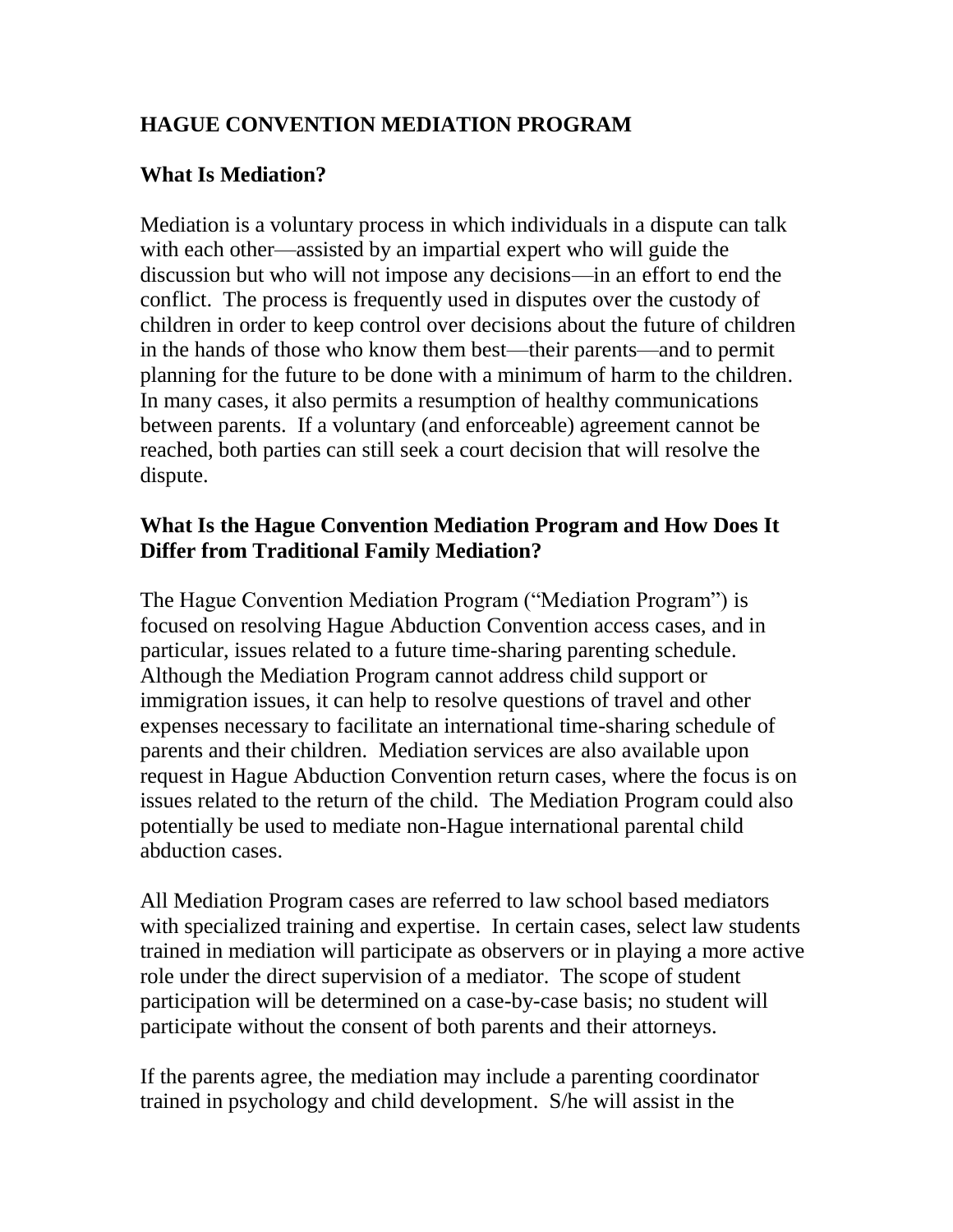discussion, provide information about the children's needs and long-distance parenting, and help to insure successful parent-child reunification and the carrying out of any agreement that is reached.

It is usually not possible to have all of the parties in the mediation together in the same location; accordingly, the Mediation Program relies heavily on technology (e.g., Skype, videoconference, telephone, email) in conducting mediations.

It is strongly recommended that both parents have attorneys. For financially- eligible families, assistance finding an attorney may be available.

Parents seeking the return of, or access to, children under the Hague Abduction Convention need not choose between mediation and filing a Hague petition in court. They can do both, in any sequence. However, Hague Convention return cases are time-sensitive, so "left behind" parents in return cases must consult with an attorney before making a decision about whether to participate in the Mediation Program. If parents pursue mediation but do not reach a voluntary (and enforceable) agreement, both parents can still seek a court decision to resolve the dispute.

### **What Happens Before, During, and After Mediation?**

Once the U.S. Department of State is informed that both parents are interested in mediating a particular case, the case will be referred to a law school for consideration. The mediator will reach out to both parents, or their attorneys (if applicable), answer any questions they may have, and determine if the law school is able to offer mediation services. If the law school is able to accept the case for mediation and both parents wish to proceed with mediation, the mediation will commence as soon as possible.

Throughout the mediation process, parents and their attorneys will have the opportunity to speak with each other and the mediator in an effort to reach an agreement. If a parenting coordinator is participating, s/he may provide important child-related information for the parents to consider. If, at any time during the mediation, either parent or the mediator determine that mediation should not continue, the process will end.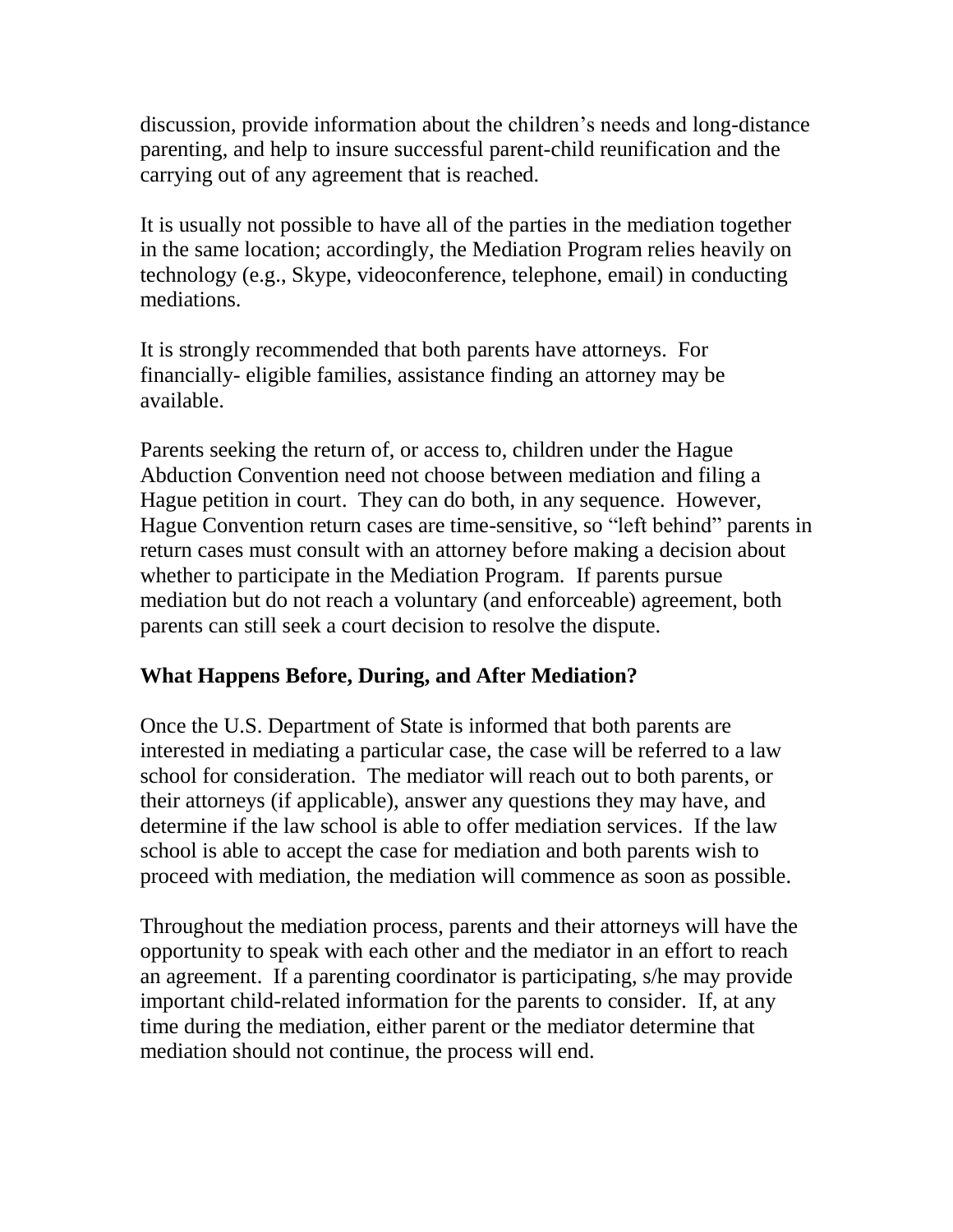At the conclusion of the mediation, if an agreement has been reached, the parents (and their attorneys, if applicable) may work together to draft, sign, and record the agreement (that is, take steps to have it entered as a court order). It may be necessary to take additional steps to ensure that the agreement is enforceable in the courts of all the countries that are or may become involved in the case, which may require parents to work with attorneys in multiple countries. If the parents wish, a parenting coordinator may be available to assist them in complying with their agreement.

If an agreement is not reached, the parents can seek a court determination of any unresolved issues.

# **What Is Mediation Confidentiality?**

In general, nothing discussed during the mediation process can be disclosed outside of the process by the mediators or by the parents. Confidentiality protection allows parents in a mediation to discuss parenting issues, or to propose ideas for an agreement, comfortably without concern that what they say will be used "against" them in a future court proceeding. However, the same confidentiality protection may not exist in some countries outside of the United States. Confidentiality will be discussed in more detail prior to, and during, the mediation process.

### **Is There a Cost for Using the Mediation Program?**

There is no charge for mediation or parenting coordination services offered through the Mediation Program. However, there may be fees associated with hiring an attorney in the event that a parent is not able to secure *pro bono* (free) legal services.

# **Questions About the Mediation Program?**

The U.S. Department of State's Office of Children's Issues is the primary contact for the Mediation Program. Questions about the Mediation Program can be directed to the Office of Children's Issues by calling 1-888-407-4747 or 202-501-4444 (if calling from outside the United States).